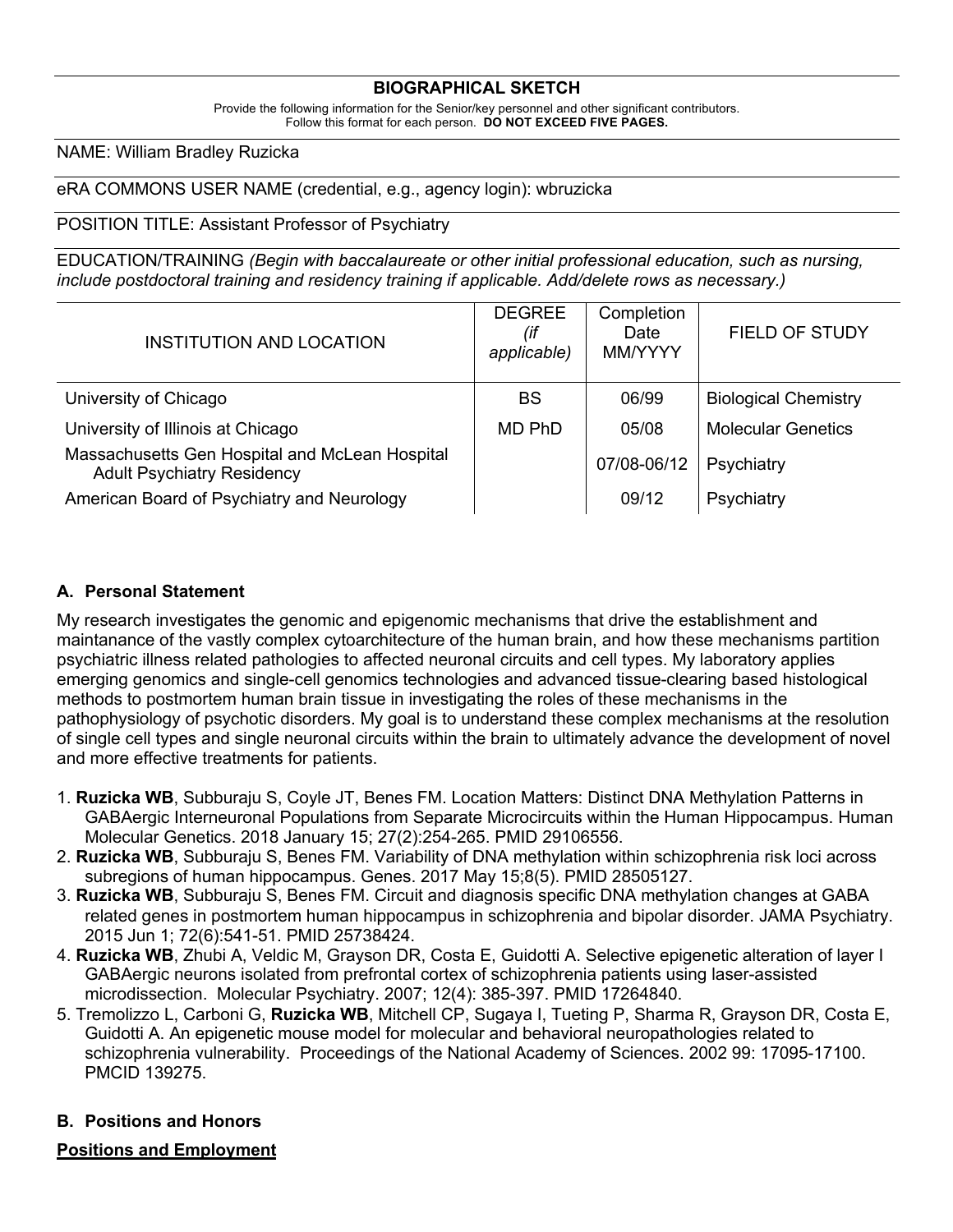- 2008-2012 Clinical Fellow in Psychiatry, Massachusetts General Hospital
- 2008-2012 Clinical Fellow in Psychiatry, McLean Hospital
- 2012-2018 Instructor in Psychiatry, Harvard Medical School
- 2012-2018 Staff Psychiatrist, McLean Hospital
- 2014-2016 Associate Medical Director, Appleton Residence, McLean Hospital
- 2014-2016 Assistant Director, Research Concentration Program, MGH/McLean Psychiatry Residency
- 2016-Present Associate Clinical Director, Harvard Brain Tissue Resource Center
- 2017-Present Clinical Fellow, Massachusetts Institute of Technology Computational Biology Laboratory
- 2017-Present Associated Scientist, The Broad Institute
- 2018-Present Assistant Professor of Psychiatry, Harvard Medical School
- 2018-Present Associate Psychiatrist, McLean Hospital
- 2018-Present Director, Laboratory for Epigenomics in Human Psychopathology, McLean Hospital

## **Other Experience and Professional Memberships**

- 2002-2008 The Society for Neuroscience, Student Member
- 2005-2012 The American Physician Scientist Association, Member
- 2011-2012 The American Psychiatric Association, Member
- 2011 Research Colloquium for Junior Investigators, American Psychiatric Association
- 2013 Career Development Institute for Psychiatry, University of Pittsburgh and Stanford
- 2017-Present The Society of Biological Psychiatry, Member
- 2019-Present McLean Hospital Leadership Forum, Member
- 2019 High Throughput Biology: From Sequence to Networks, Cold Spring Harbor Laboratory

### **Honors**

- 1995 Materials Science Merit Scholarship, University of Illinois
- 1999 Phi Beta Kappa, Beta of Illinois, University of Chicago
- 2004 Student Travel Award, HealthEmotions Symposium, University of Wisconsin
- 2005 Student Travel Award, HealthEmotions Symposium, University of Wisconsin
- 2006 Graduate Student Symposium 1st Place, Society for Neuroscience Chicago Chapter
- 2006 Neuroscience Graduate Student Symposium 1st Place, U of Illinois
- 2006 Graduate Student Travel Award Fellowship, Society for Neuroscience
- 2007 Student Travel Award, HealthEmotions Symposium, University of Wisconsin
- 2012 APA/Pfizer MD/PhD Psychiatric Research Fellowship, American Psychiatric Association
- 2012 Dupont-Warren Fellowship Award, Harvard Medical School Psychiatry
- 2012 Livingston Fellowship Award, Harvard Medical School Psychiatry
- 2012 Harry C. and Maida Solomon Award, Harvard Medical School Psychiatry
- 2012 NARSAD Young Investigator Grant, Brain and Behavior Research Foundation
- 2012 NIH Loan Repayment Program
- 2013 NCDEU New Investigator Award, American Society of Clinical Psychopharmacology
- 2013 Andrew P. Merrill Memorial Research Fellowship, McLean Hospital
- 2014 Maria Lorenz Pope Fellowship, McLean Hospital
- 2014 NIH Loan Repayment Program
- 2015 Maria Lorenz Pope Fellowship, McLean Hospital
- 2015 Epigenetics Initiative Travel Grant, Harvard Medical School
- 2016 Society of Biological Psychiatry Early Career Investigator Travel Fellowship
- 2016 The Alfred Pope Award for Young Investigators, McLean Hospital
- 2016 American College of Neuropsychopharmacology Travel Award

## **C. Contribution to Science**

1. Circuit-location specificity of molecular pathophysiology of psychotic disorders

The human brain contains a large number of distinct neuronal subtypes orchestrated to form a complex cytoarchitecture and functional circuitry. Disease mechanisms and pathological findings are not homogenously distributed across this cytoarchitecture but are specific to cellular subpopulations and circuit locations. Most existing investigation of brain tissue depends on homogenization of whole structures, discarding a wealth of information and increasing the probability of succumbing to type II error. In my graduate and postdoctoral work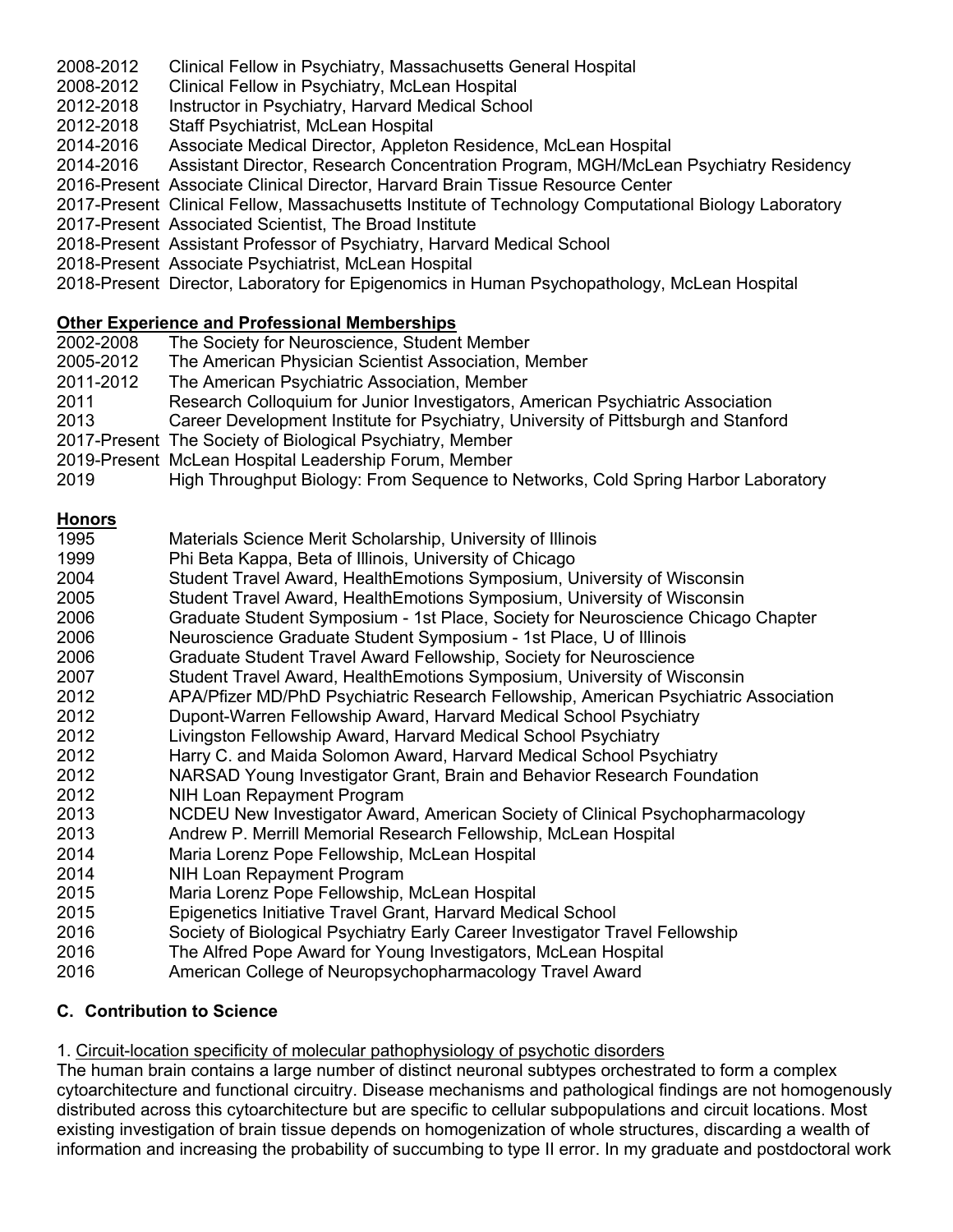I have focused on application of laser-microdissection coupled with advanced assays of chromatin structure to demonstrate the specificity of pathology to classes of interneurons at specific locations within the circuitry of postmortem human brain in subjects with psychotic disorders.

- a. **Ruzicka WB**, Subburaju S, Coyle JT, Benes FM. Location Matters: Distinct DNA Methylation Patterns in GABAergic Interneuronal Populations from Separate Microcircuits within the Human Hippocampus. Human Molecular Genetics. 2018 January 15; 27(2):254-265. PMID 29106556.
- b. **Ruzicka WB**, Subburaju S, Benes FM. Variability of DNA methylation within schizophrenia risk loci across subregions of human hippocampus. Genes. 2017 May 15;8(5). PMID 28505127.
- c. **Ruzicka WB**, Subburaju S, Benes FM. Circuit and diagnosis specific DNA methylation changes at GABA related genes in postmortem human hippocampus in schizophrenia and bipolar disorder. JAMA Psychiatry. 2015 Jun 1; 72(6):541-51. PMID 25738424.
- d. **Ruzicka WB**. Epigenetic mechanisms in the pathophysiology and treatment of psychotic disorders. Harvard Review of Psychiatry. 2015 May-June; 23(3):212-22. PMID 25943315.
- e. **Ruzicka WB**, Zhubi A, Veldic M, Grayson DR, Costa E, Guidotti A. Selective epigenetic alteration of layer I GABAergic neurons isolated from prefrontal cortex of schizophrenia patients using laser-assisted microdissection. Molecular Psychiatry. 2007; 12(4): 385-397. PMID 17264840.

### 2. Aberrant chromatin regulatory mechanisms and dysregulation of GABA in psychotic disorders

Among the most robust and widely replicated findings in molecular analyses of schizophrenia is the downregulation of the GAD1 gene, with resultant decreased expression of glutamic acid decarboxylase 67  $(GAD<sub>67</sub>)$ , the rate-limiting enzyme in GABA synthesis, and abnormal GABAergic neurotransmission. Despite this robust finding GAD1 has not been identified as a risk gene by increasingly large GWAS studies, indicating that as mutation does not appear to be the driving factor, regulation of GAD1 expression through epigenetic mechanisms must be at work. In my graduate and postdoctoral work I have investigated alterations in chromatin regulation, its functional impact on the GABA system, and pharmacological intervention into these phenomena in postmortem human brain as well as animal models.

- a. Tremolizzo L, Carboni G, **Ruzicka WB**, Mitchell CP, Sugaya I, Tueting P, Sharma R, Grayson DR, Costa E, Guidotti A. An epigenetic mouse model for molecular and behavioral neuropathologies related to schizophrenia vulnerability. Proceedings of the National Academy of Sciences. 2002 99: 17095-17100. PMCID139275.
- b. Subburaju S, Coleman AJ, **Ruzicka WB**, Benes FM. Toward dissecting the etiology of schizophrenia: HDAC1 and DAXX regulate GAD67 expression in an in vitro hippocampal GABA neuron model. Translational Psychiatry. 2016 January 26; 6:e723. PMID 26812044.
- c. Dong E, **Ruzicka WB**, Grayson DR, Guidotti A. DNMT1 binding to CpG rich GABAergic and BDNF promoters is increased in brain of psychotic patients. Schizophrenia Research. 2015 167(1-3): 35-41. PMID 25476119.
- d. Guidotti A, **Ruzicka W**, Grayson DR, Veldic M, Davis JM, Costa E. S-adenosyl methionine and DNA methyltransferase 1 overexpression in psychosis. Neuroreport. 2007 18(1): 57-60.
- e. Costa E, Chen Y, Dong E, Grayson DR, Kundakovic M, Maloku E, **Ruzicka W**, Satta R, Veldic M, Zhubi A, Guidotti A. GABAergic promoter hypermethylation as a model to study the neurochemistry of schizophrenia vulnerability. Expert Reviews in Neurotherapeutics. 2009 9(1): 87-98.

Complete List of Published Work in MyBibliography: http://www.ncbi.nlm.nih.gov/sites/myncbi/1BU3sJ9zKVgA- /bibliography/46430707/public/?sort=date&direction=ascending

**D. Research Support**

## **Ongoing Research Support**

## **NIMH - K08 MH 109759** 12/1/2016-11/30/2020

Neuronal and Circuitry Specific Chromatin Dynamics in Psychotic Disorders

This project is investigating the role of genome-wide DNA methylation and histone modifications at specific locations within the circuitry of postmortem human hippocampus in FACS purified populations of neuronal and non-neuronal cells. The training component of this award is focused on statistics and bioinformatics.